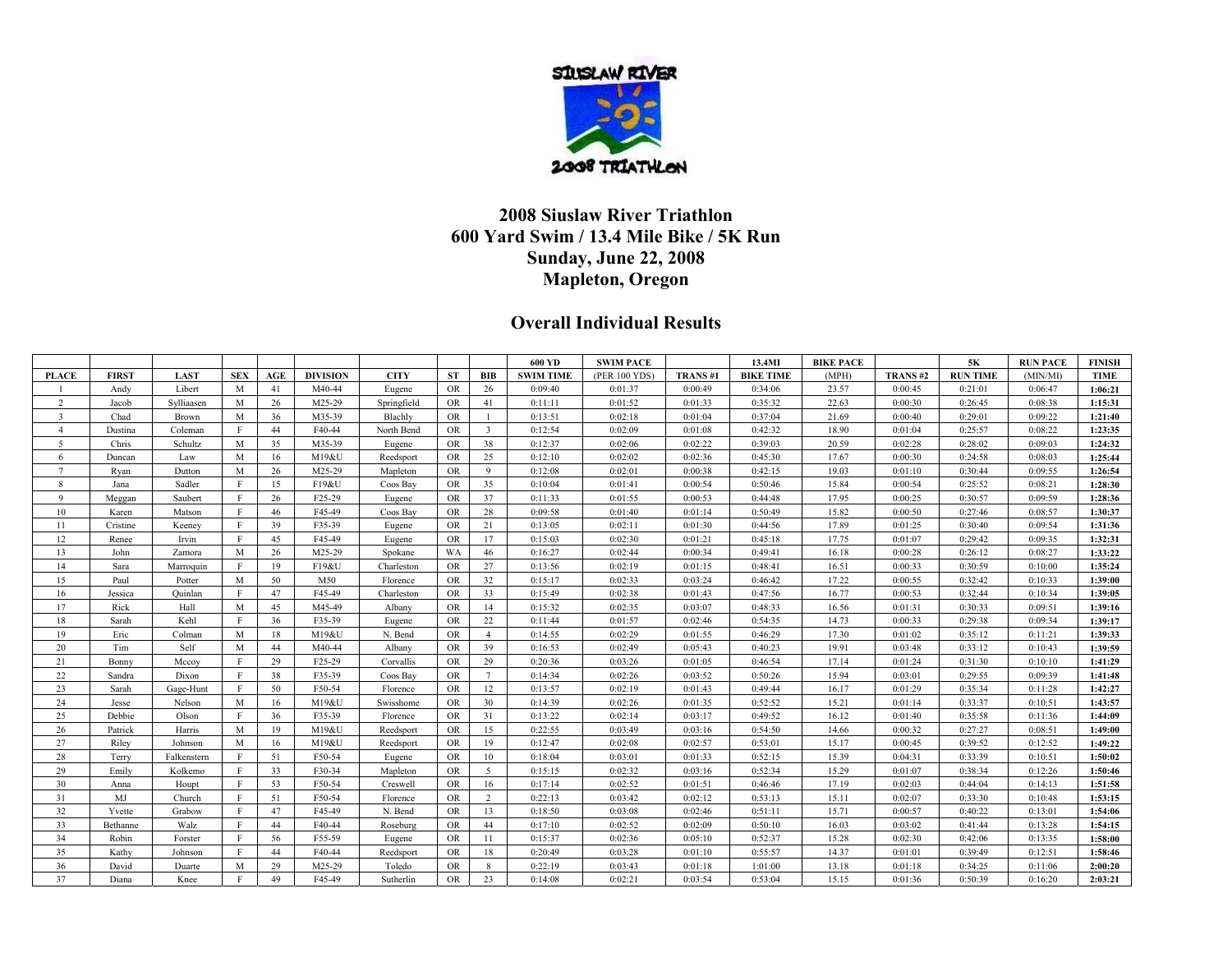| 38       | Cindy    | R <sub>1ggs</sub> |   | $40-44$ | Eugene     | OR        | 0:17:07 | 0:02:51 | :02:38  | :00:05  | 13.38 | 0:01:19 | 0:42:41 | 0:13:46           | 2:03:50 |
|----------|----------|-------------------|---|---------|------------|-----------|---------|---------|---------|---------|-------|---------|---------|-------------------|---------|
| 39       | Joni     | Yeiter            |   | F50-54  | Eugene     | <b>OR</b> | 0:13:11 | 0:02:12 | 0:04:01 | 1:05:02 | 12.36 | 0:01:41 | 0:41:1  | 0:13:17           | 2:05:06 |
| 40       | Sean     | Jones             | M | M35-39  | Corvallis  | <b>OR</b> | 0:22:37 | 0:03:46 | 1:02:38 | :01:36  | 13.05 | 0:01:09 | 0:37:39 | 0:12:09           | 2:05:39 |
|          | Lori     | Vick-Madrid       |   | F40-44  | Eugene     | OR        | 0:20:3  | 0:03:25 | J:03:55 | 0:59:44 | 13.46 | 0:00:58 | 0:45:13 | 0:14:35           | 2:10:21 |
| $\Delta$ | Jennifer | Knee              |   | F30-34  | Long Beach |           | 0:20:22 | 0:03:24 | 0:01:07 | 1:05:00 | 12.37 | 0:00:47 | 0:47:48 | 0:15:25           | 2:15:04 |
|          | Lauri    | Voshell           |   | F50-54  | N. Benc    | <b>OR</b> | 0:19:56 | 0:03:19 | 1:04:46 | 1:07:17 | 11.95 | 0:01:56 | 1:04:58 | 0.20.57<br>U.∠U.J | 2:38:53 |

## **Individual Age Group Results**

|                          |              |             |              |     |                     |             |                         | 600 YD           | <b>SWIM PACE</b> |         | 13.4MI           | <b>BIKE PACE</b> |         | 5Κ              | <b>RUN PACE</b> | <b>FINISH</b> |
|--------------------------|--------------|-------------|--------------|-----|---------------------|-------------|-------------------------|------------------|------------------|---------|------------------|------------------|---------|-----------------|-----------------|---------------|
| <b>PLACE</b>             | <b>FIRST</b> | <b>LAST</b> | <b>SEX</b>   | AGE | <b>DIVISION</b>     | <b>CITY</b> | <b>ST</b>               | <b>SWIM TIME</b> | (PER 100 YDS)    | TRANS#1 | <b>BIKE TIME</b> | (MPH)            | TRANS#2 | <b>RUN TIME</b> | (MIN/MI)        | <b>TIME</b>   |
| $\mathbf{1}$             | Jana         | Sadler      | $\mathbf{F}$ | 15  | F19&U               | Coos Bay    | OR                      | 0:10:04          | 0:01:41          | 0:00:54 | 0:50:46          | 15.84            | 0:00:54 | 0:25:52         | 0:08:21         | 1:28:30       |
| $\overline{2}$           | Sara         | Marroquin   | $\mathbf{F}$ | 19  | F19&U               | Charleston  | OR                      | 0:13:56          | 0:02:19          | 0:01:15 | 0:48:41          | 16.51            | 0:00:33 | 0:30:59         | 0:10:00         | 1:35:24       |
|                          |              |             |              |     |                     |             |                         |                  |                  |         |                  |                  |         |                 |                 |               |
|                          | Meggan       | Saubert     | $\mathbf{F}$ | 26  | F <sub>25</sub> -29 | Eugene      | OR                      | 0:11:33          | 0:01:55          | 0:00:53 | 0:44:48          | 17.95            | 0:00:25 | 0:30:57         | 0:09:59         | 1:28:36       |
| $\overline{2}$           | Bonny        | Mccoy       | $\mathbf{F}$ | 29  | F25-29              | Corvallis   | <b>OR</b>               | 0:20:36          | 0:03:26          | 0:01:05 | 0:46:54          | 17.14            | 0:01:24 | 0:31:30         | 0:10:10         | 1:41:29       |
|                          |              |             |              |     |                     |             |                         |                  |                  |         |                  |                  |         |                 |                 |               |
| $\mathbf{1}$             | Emily        | Kolkemo     | $\mathbf{F}$ | 33  | F30-34              | Mapleton    | <b>OR</b>               | 0:15:15          | 0:02:32          | 0:03:16 | 0:52:34          | 15.29            | 0:01:07 | 0:38:34         | 0:12:26         | 1:50:46       |
| $\overline{c}$           | Jennifer     | Knee        | $\mathbf{F}$ | 31  | F30-34              | Long Beach  | CA                      | 0:20:22          | 0:03:24          | 0:01:07 | 1:05:00          | 12.37            | 0:00:47 | 0:47:48         | 0:15:25         | 2:15:04       |
|                          |              |             |              |     |                     |             |                         |                  |                  |         |                  |                  |         |                 |                 |               |
| $\mathbf{1}$             | Cristine     | Keeney      | $\rm F$      | 39  | F35-39              | Eugene      | <b>OR</b>               | 0:13:05          | 0:02:11          | 0:01:30 | 0:44:56          | 17.89            | 0:01:25 | 0:30:40         | 0:09:54         | 1:31:36       |
| $\overline{2}$           | Sarah        | Kehl        | $\rm F$      | 36  | F35-39              | Eugene      | <b>OR</b>               | 0:11:44          | 0:01:57          | 0:02:46 | 0:54:35          | 14.73            | 0:00:33 | 0:29:38         | 0:09:34         | 1:39:17       |
| $\overline{3}$           | Sandra       | Dixon       | $\mathbf{F}$ | 38  | F35-39              | Coos Bay    | <b>OR</b>               | 0:14:34          | 0:02:26          | 0:03:52 | 0:50:26          | 15.94            | 0:03:01 | 0:29:55         | 0:09:39         | 1:41:48       |
| $\overline{4}$           | Debbie       | Olson       | $\rm F$      | 36  | F35-39              | Florence    | OR                      | 0:13:22          | 0:02:14          | 0:03:17 | 0:49:52          | 16.12            | 0:01:40 | 0:35:58         | 0:11:36         | 1:44:09       |
|                          |              |             |              |     |                     |             |                         |                  |                  |         |                  |                  |         |                 |                 |               |
| $\mathbf{1}$             | Dustina      | Coleman     | F            | 44  | F40-44              | North Bend  | <b>OR</b>               | 0:12:54          | 0:02:09          | 0:01:08 | 0:42:32          | 18.90            | 0:01:04 | 0:25:57         | 0:08:22         | 1:23:35       |
| $\overline{2}$           | Bethanne     | Walz        | $\mathbf{F}$ | 44  | F40-44              | Roseburg    | OR                      | 0:17:10          | 0:02:52          | 0:02:09 | 0:50:10          | 16.03            | 0:03:02 | 0:41:44         | 0:13:28         | 1:54:15       |
| $\overline{3}$           | Kathy        | Johnson     | $\rm F$      | 44  | F40-44              | Reedsport   | <b>OR</b>               | 0:20:49          | 0:03:28          | 0:01:10 | 0:55:57          | 14.37            | 0:01:01 | 0:39:49         | 0:12:51         | 1:58:46       |
| $\overline{4}$           | Cindy        | Riggs       | $\mathbf{F}$ | 44  | F40-44              | Eugene      | ${\rm OR}$              | 0:17:07          | 0:02:51          | 0:02:38 | 1:00:05          | 13.38            | 0:01:19 | 0:42:41         | 0:13:46         | 2:03:50       |
| 5                        | Lori         | Vick-Madrid | $\rm F$      | 44  | F40-44              | Eugene      | OR                      | 0:20:31          | 0:03:25          | 0:03:55 | 0:59:44          | 13.46            | 0:00:58 | 0:45:13         | 0:14:35         | 2:10:21       |
|                          |              |             |              |     |                     |             |                         |                  |                  |         |                  |                  |         |                 |                 |               |
|                          | Karen        | Matson      | $\rm F$      | 46  | F45-49              | Coos Bay    | OR                      | 0:09:58          | 0:01:40          | 0:01:14 | 0:50:49          | 15.82            | 0:00:50 | 0:27:46         | 0:08:57         | 1:30:37       |
| $\overline{2}$           | Renee        | Irvin       | F            | 45  | F45-49              | Eugene      | OR                      | 0:15:03          | 0:02:30          | 0:01:21 | 0:45:18          | 17.75            | 0:01:07 | 0:29:42         | 0:09:35         | 1:32:31       |
| $\overline{\mathcal{L}}$ | Jessica      | Quinlan     | $\mathbf{F}$ | 47  | F45-49              | Charleston  | ${\rm OR}$              | 0:15:49          | 0:02:38          | 0:01:43 | 0:47:56          | 16.77            | 0:00:53 | 0:32:44         | 0:10:34         | 1:39:05       |
| $\overline{4}$           | Yvette       | Grabow      | $\mathbf{F}$ | 47  | F45-49              | N. Bend     | <b>OR</b>               | 0:18:50          | 0:03:08          | 0:02:46 | 0:51:11          | 15.71            | 0:00:57 | 0:40:22         | 0:13:01         | 1:54:06       |
| 5 <sup>5</sup>           | Diana        | Knee        | $\mathbf{F}$ | 49  | F45-49              | Sutherlin   | <b>OR</b>               | 0:14:08          | 0:02:21          | 0:03:54 | 0:53:04          | 15.15            | 0:01:36 | 0:50:39         | 0:16:20         | 2:03:21       |
|                          |              |             |              |     |                     |             |                         |                  |                  |         |                  |                  |         |                 |                 |               |
| $\mathbf{1}$             | Sarah        | Gage-Hunt   | $\mathbf{F}$ | 50  | F50-54              | Florence    | <b>OR</b>               | 0:13:57          | 0:02:19          | 0:01:43 | 0:49:44          | 16.17            | 0:01:29 | 0:35:34         | 0:11:28         | 1:42:27       |
| $\overline{c}$           | Terry        | Falkenstern | $\rm F$      | 51  | F50-54              | Eugene      | OR                      | 0:18:04          | 0:03:01          | 0:01:33 | 0:52:15          | 15.39            | 0:04:31 | 0:33:39         | 0:10:51         | 1:50:02       |
| $\overline{\mathbf{3}}$  | Anna         | Houpt       | $\mathbf{F}$ | 53  | F50-54              | Creswell    | <b>OR</b>               | 0:17:14          | 0:02:52          | 0:01:51 | 0:46:46          | 17.19            | 0:02:03 | 0:44:04         | 0:14:13         | 1:51:58       |
| $\overline{4}$           | MJ           | Church      | $\rm F$      | 51  | F50-54              | Florence    | <b>OR</b>               | 0:22:13          | 0:03:42          | 0:02:12 | 0:53:13          | 15.11            | 0:02:07 | 0:33:30         | 0:10:48         | 1:53:15       |
| $5\overline{)}$          | Joni         | Yeiter      | $\mathbf{F}$ | 50  | F50-54              | Eugene      | <b>OR</b>               | 0:13:11          | 0:02:12          | 0:04:01 | 1:05:02          | 12.36            | 0:01:41 | 0:41:11         | 0:13:17         | 2:05:06       |
| 6                        | Lauri        | Voshell     | $\rm F$      | 52  | F50-54              | N. Bend     | <b>OR</b>               | 0:19:56          | 0:03:19          | 0:04:46 | 1:07:17          | 11.95            | 0:01:56 | 1:04:58         | 0:20:57         | 2:38:53       |
|                          |              |             |              |     |                     |             |                         |                  |                  |         |                  |                  |         |                 |                 |               |
|                          | Robin        | Forster     | $\mathbf{F}$ | 56  | F55-59              | Eugene      | OR                      | 0:15:37          | 0:02:36          | 0:05:10 | 0:52:37          | 15.28            | 0:02:30 | 0:42:06         | 0:13:35         | 1:58:00       |
|                          |              |             |              |     |                     |             |                         |                  |                  |         |                  |                  |         |                 |                 |               |
| $\mathbf{1}$             | Duncan       | Law         | M            | 16  | M19&U               | Reedsport   | $\mathcal{O}\mathbb{R}$ | 0:12:10          | 0:02:02          | 0:02:36 | 0:45:30          | 17.67            | 0:00:30 | 0:24:58         | 0:08:03         | 1:25:44       |
| $\overline{2}$           | Eric         | Colman      | M            | 18  | M19&U               | N. Bend     | <b>OR</b>               | 0:14:55          | 0:02:29          | 0:01:55 | 0:46:29          | 17.30            | 0:01:02 | 0:35:12         | 0:11:21         | 1:39:33       |
| $\overline{\mathbf{3}}$  | Jesse        | Nelson      | M            | 16  | M19&U               | Swisshome   | ${\rm OR}$              | 0:14:39          | 0:02:26          | 0:01:35 | 0:52:52          | 15.21            | 0:01:14 | 0:33:37         | 0:10:51         | 1:43:57       |
| $\overline{4}$           | Patrick      | Harris      | M            | 19  | M19&U               | Reedsport   | OR                      | 0:22:55          | 0:03:49          | 0:03:16 | 0:54:50          | 14.66            | 0:00:32 | 0:27:27         | 0:08:51         | 1:49:00       |
| 5 <sup>5</sup>           | Riley        | Johnson     | M            | 16  | M19&U               | Reedsport   | <b>OR</b>               | 0:12:47          | 0:02:08          | 0:02:57 | 0:53:01          | 15.17            | 0:00:45 | 0:39:52         | 0:12:52         | 1:49:22       |
|                          |              |             |              |     |                     |             |                         |                  |                  |         |                  |                  |         |                 |                 |               |
|                          | Jacob        | Sylliaasen  | M            | 26  | M25-29              | Springfield | <b>OR</b>               | 0:11:11          | 0:01:52          | 0:01:33 | 0:35:32          | 22.63            | 0:00:30 | 0:26:45         | 0:08:38         | 1:15:31       |
| $\overline{c}$           | Ryan         | Dutton      | M            | 26  | M25-29              | Mapleton    | $\mathcal{O}\mathbb{R}$ | 0:12:08          | 0:02:01          | 0:00:38 | 0:42:15          | 19.03            | 0:01:10 | 0:30:44         | 0:09:55         | 1:26:54       |
| $\overline{3}$           | John         | Zamora      | M            | 26  | M25-29              | Spokane     | WA                      | 0:16:27          | 0:02:44          | 0:00:34 | 0:49:41          | 16.18            | 0:00:28 | 0:26:12         | 0:08:27         | 1:33:22       |
| $\overline{4}$           | David        | Duarte      | M            | 29  | M25-29              | Toledo      | <b>OR</b>               | 0:22:19          | 0:03:43          | 0:01:18 | 1:01:00          | 13.18            | 0:01:18 | 0:34:25         | 0:11:06         | 2:00:20       |
|                          |              |             |              |     |                     |             |                         |                  |                  |         |                  |                  |         |                 |                 |               |
| $\mathbf{1}$             | Chad         | Brown       | M            | 36  | M35-39              | Blachly     | <b>OR</b>               | 0:13:51          | 0:02:18          | 0:01:04 | 0:37:04          | 21.69            | 0:00:40 | 0:29:01         | 0:09:22         | 1:21:40       |
| $\overline{2}$           | Chris        | Schultz     | M            | 35  | M35-39              | Eugene      | ${\rm OR}$              | 0:12:37          | 0:02:06          | 0:02:22 | 0:39:03          | 20.59            | 0:02:28 | 0:28:02         | 0:09:03         | 1:24:32       |
| $\overline{3}$           | Sean         | Jones       | $\mathbf M$  | 35  | M35-39              | Corvallis   | OR                      | 0:22:37          | 0:03:46          | 0:02:38 | 1:01:36          | 13.05            | 0:01:09 | 0:37:39         | 0:12:09         | 2:05:39       |
|                          |              |             |              |     |                     |             |                         |                  |                  |         |                  |                  |         |                 |                 |               |